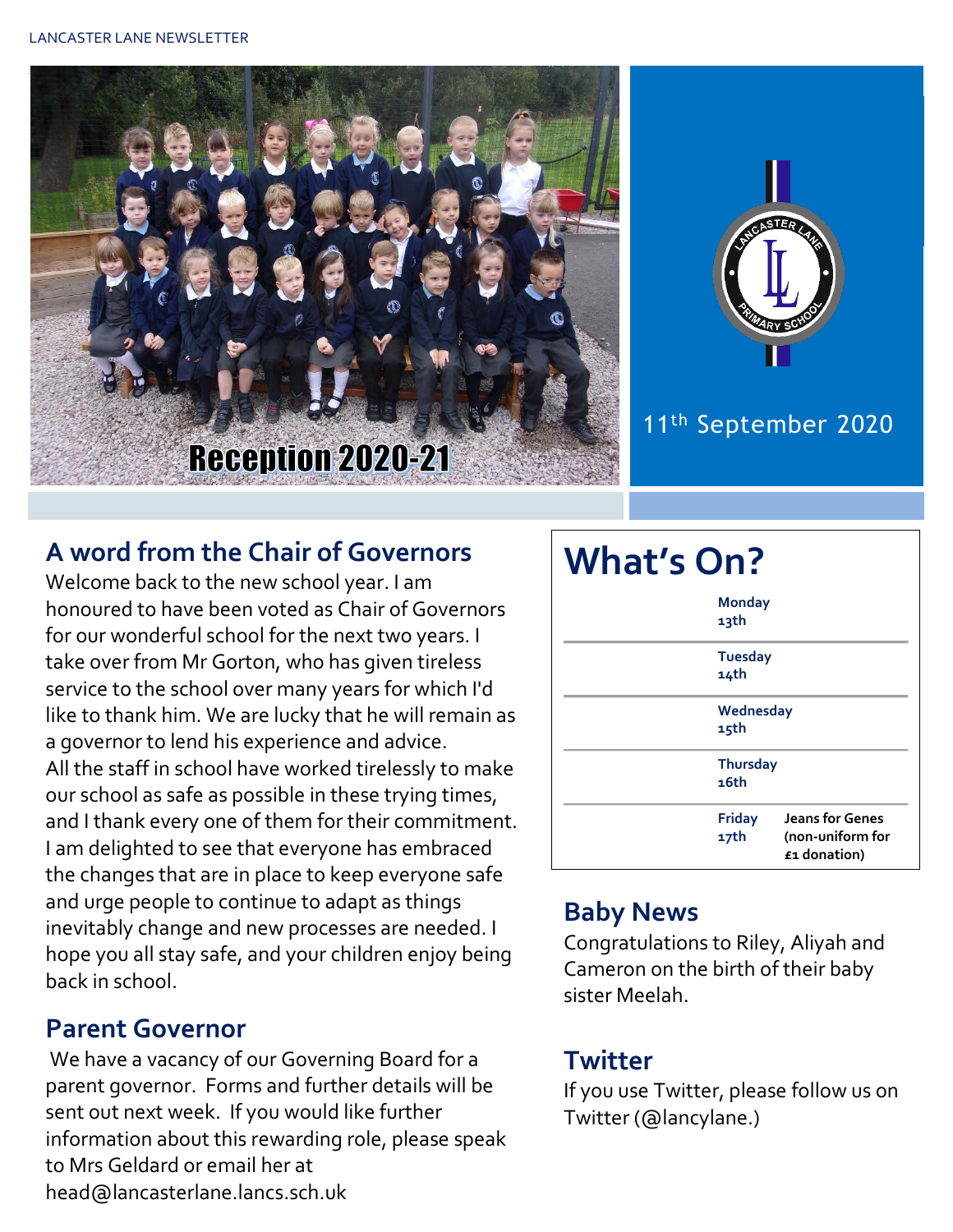## **After School Clubs**

After School Clubs will commence week beginning 21st September and will run until December 11th. The ParentMail where you can sign your child up to clubs being run for their bubble will be sent home shortly.

#### **Welcome**

Mrs Pilkington – who previously worked as a Welfare Assistant in school and in Stoppers – has joined us on Monday and Tuesday dinner times. Welcome back!

## **Parents' Meetings**

You will be aware that Parents' Meetings were cancelled last week. The new dates have been scheduled for Tuesday 6th, Wednesday 7th and Thursday 8th October. These will take place either via Teams or by telephone. Further details and a parents' guide to Teams will be sent home next week. Special thanks to Mr Gardner for helping Mrs Geldard to sort this out.

## **Jeans for Genes**

We will be taking part in Jeans for Genes day on Friday, 18th September. For a small donation, children may come to school in jeans next Friday. School jumpers do not have to be worn (non uniform day).

## **Covid-19 Related Pupil Absence**

Please find attached a quick reference guide for parents for what to do if your child is showing Covid-19 symptoms. A copy of this will be available of the home page of the school website.

## **Home Learning**

The teachers in in the process of planning out what to do if your child is self-isolating or quarantining at home but is well enough to do school work. Further details will be sent home next week but we are in the process of putting 'Day One' activities on the class page of the website. Please be mindful that teachers are being asked to teach their class all day and provide work for self-isolating / quarantining pupils and so we need to develop our systems making this both practical and manageable.